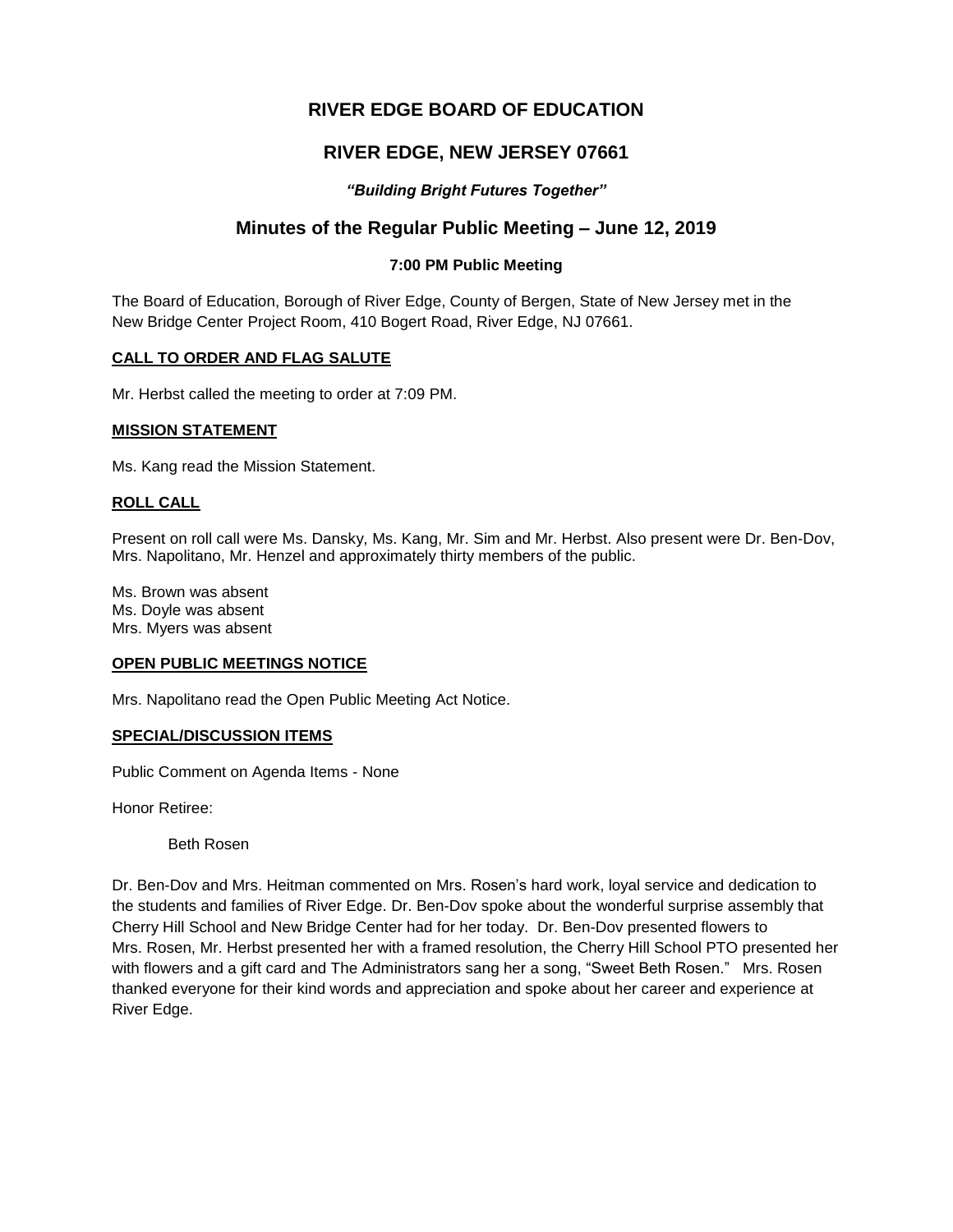#### **RESOLUTIONS TO RECOGNIZE OUR HONOREES**

#### **Honor Retiree Beth Rosen**

Motion by Ms. Kang Seconded by Ms. Dansky

*WHEREAS, Beth Rosen has announced her retirement after 44 years of service as an educator and the last 7 years at River Edge Public Schools; and* 

*WHEREAS, her thoughtful, caring and warm efforts embraced all students as a special education teacher, pre-school educator, and the Assistant Principal, who passed through the halls of New Bridge Center and Cherry Hill demonstrating her exceptional leadership and dedication; and* 

*WHEREAS, Beth Rosen, has shared her love and expertise of instruction, especially in primary education, enjoying smiles on children's faces through exciting experiences such as learning the alphabet, counting numbers, learning to read, and children's friendships growing at school; and* 

*WHEREAS, Beth Rosen has been a leader, passionate administrative colleague, mentor, confidante, friend, HIB Coordinator, Safety Liaison, ESL Guru, Expert Scheduler, and in River Edge has demonstrated her professionalism through committee work and continued staff development; and*

*WHEREAS, her love, care, and dedication to the staff, children, and families of River Edge has positively impacted all she has touched, especially those involved with the NBC Bridges and Connections Program; and*

*WHEREAS, after her faithful service to River Edge schools, she wishes to retire; and*

*NOW THEREFORE BE IT RESOLVED, that the Board of Education of the Borough of River Edge on this twelfth day of June, Two Thousand and Nineteen spread upon its Minutes this Resolution of Appreciation for her valued service; and*

*BE IT FURTHER RESOLVED, that the River Edge community offers its best wishes to Beth Rosen for a long, happy, healthy and productive retirement and its gratitude for her years of service to the school district.*

Ayes: Ms. Dansky, Ms. Kang, Mr. Sim, Mr. Herbst Nays: None

# **Reception**

#### **REPORTS**

#### **SUPERINTENDENT**

Dr. Ben-Dov reported on the following:

- Dr. Ben-Dov congratulated four of our Board Members that received an award from New Jersey School Boards Association: Mrs. Myers received the 10 Years of Service Award, Ms. Dansky received the Janet Lobsanz Award, Mr. Sim received the Certified Board Leader Award, and Mr. Herbst received the New Board Member Award.
- $\bullet$  Dr. Ben-Dov gave a follow up from the Architects presentation on June 10<sup>th</sup>. She stated this meeting was the first of many future meetings we will have to discuss our long-term plans for the District. She said the first thing we will do is narrow down the demographer's proposal and consider it as a first step to formulate our plans depending on expected enrollment. She also stated she has received positive feedback from parents regarding this meeting and the transparency of the District as plans are considered. She stated regarding our short-term plans we are modifying the Cherry Hill School Library after school is completed to create an instructional area. Mr. DiCara called Dr. Ben-Dov with an update and suggested to not put in the window and the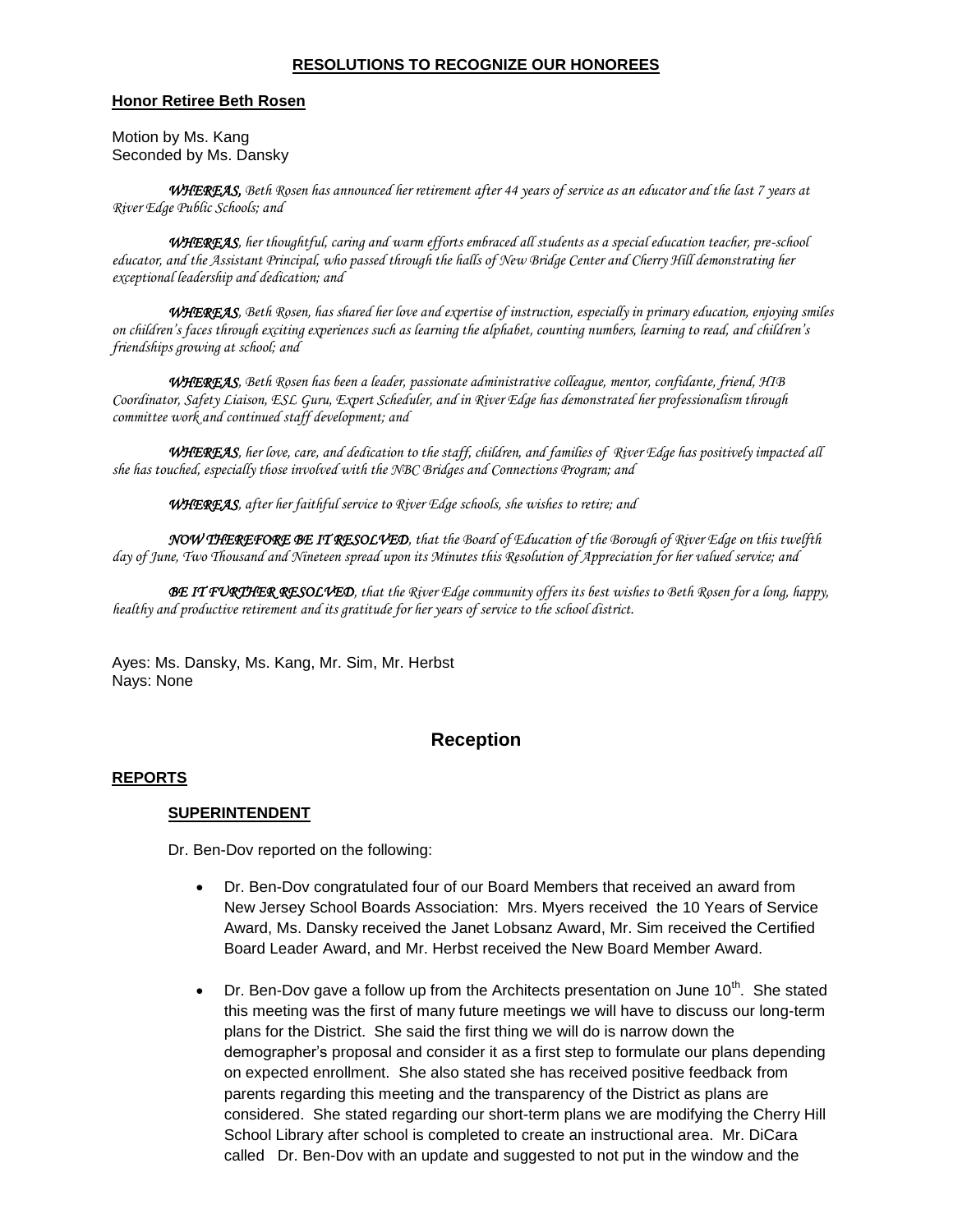mechanicals for now so we stay under the \$40,000 threshold. The window and mechanicals can be done next year as a separate project.

- Dr. Ben-Dov gave a follow up on the Sixth Graders wanting River Dell High School students to come and speak to them about social media. It happened last week at both schools. They came and spoke to the students in small groups. It was fabulous and we will plan for this to happen again next year, earlier in the year.
- Dr. Ben-Dov attended both PTO meetings last week and gave them an end of the year report and addressed Girls Who Code and parent engagement. She received some good ideas at these meetings which will be considered.
- Dr. Ben-Dov discussed some Summer School Academic Support modifications. She said we are moving forward and we already had an orientation session with our curriculum team and the teachers that will be doing the summer intervention so that they are prepared to target students' specific needs.
- Dr. Ben-Dov gave a SPAN meeting feedback. She stated we received recommendations from Stephanie who is the State Facilitator. She was very impressed about all the improvements we already made and she is meeting with our team this Friday. We will develop an action plan.
- We will no longer be using First Class for our District emails anymore. We will replace it with Gmail over the summer. This will require some training but is more promising and reliable than our current email platform.
- We had our STEAM Celebration/Open House on Thursday, May  $30<sup>th</sup>$ . It was very well attended with a very large crowd in both schools. We are thinking of some modifications due to the number of people who attend this event.
- Dr. Ben-Dov gave a follow up on our social/emotional plans. We made some progress in having K-3 grades committing to Responsive Classrooms. We are sending our Principals, Ms. Moran, Mr. James, and three teachers for this training. Dr. Ben-Dov will attend training in July for an upper grade social/emotional initiative: Dylan's Wings of Change. Ms. Moran and Mr. James will attend this training in August.
- Last week we received a memo from the Department of Education stating Bergen County was divided into three cohorts regarding QSAC. The cohorts were not even, with cohort 1 being much smaller than the other two. They are looking for volunteers to be monitored for QSAC again next year. Dr. Ben-Dov hasn't yet decided but is considering volunteering for this.
- Dr. Ben-Dov announced that Ms. Hafers received a grant sponsored by the Bergen County Utilities Authority for Hydroponics and a composter for recycling. Each school received a \$1,000 grant.
- The three students that attended the National Science Championship in Atlanta Georgia completed the contest. John Kim was awarded the Health Healer Championship Award for knowledge related to health and medical science nationally, Ashish Panicker won  $5<sup>th</sup>$ place overall nationally, and Sarvesvaran Vivekanandan won 6<sup>th</sup> place overall nationally. She congratulated our students on their achievements.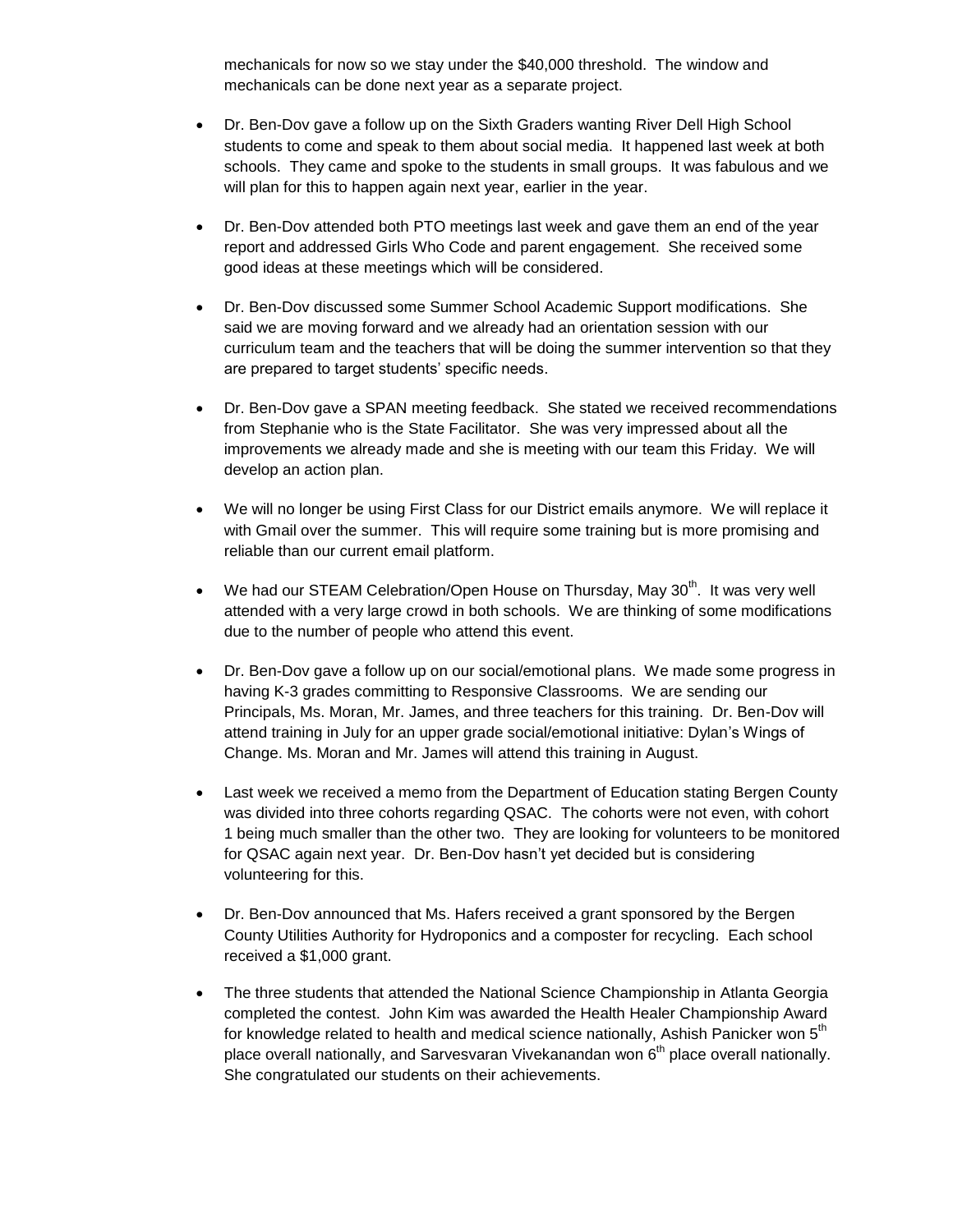## **PRINCIPAL**

Mr. Henzel reported on the following:

- We have been busy with placements, interviews, demo lessons, field days and other end of the year business.
- We had a very successful Kindergarten orientation. I am looking forward to our parent information sessions coming up in the summer. We have two scheduled.
- Mr. Henzel thanked Mr. Urban for a great job with the second grade play. He is looking forward to the third grade recorder concert this Friday. Mr. Henzel also thanked the Roosevelt School PTO for putting on an awesome carnival for the students this past Friday.
- We have a few more big events coming up such as graduation on Monday night, our awards ceremony next Friday, and of course, our final Family Meeting of the year.
- While the past school year went very fast, it was a great and successful year

## **BOARD SECRETARY**

Mrs. Napolitano reported on the following:

- Governor Murphy signed the School Security Grant on June  $7<sup>th</sup>$ . This will require all New Jersey Schools to install silent panic alarms that link to law enforcement. We have already installed panic alarms in our buildings this school year.
- Mrs. Napolitano thanked the Board for allowing her to attend the NJSBA Convention this month. She spoke about the many informative workshops she attended.

### **PRESIDENT**

Mr. Herbst reported on the following:

- $\bullet$  Mr. Herbst reminded the Board that the Board Retreat will be this Saturday, June 15<sup>th</sup> at Fairleigh Dickinson University at 9:00 AM. There will be four main presentations that day. He is looking forward to it.
- Dr. Ben-Dov finished her part of the Superintendent's Evaluation. Mr. Herbst would like the Board to get their part completed by Friday.
- The Senate Bill S3755 covers consolidation. Mr. Herbst was thinking of working with other districts that are K-6/K-8 that would fall into this consolidation plan and get a resolution going to submit to the Delegate Assembly that would oppose the Consolidation Plan.

### **COMMITTEES**

- $\bullet$  Ms. Dansky stated that Finance and Facilities met on June  $3<sup>rd</sup>$ . They spoke about the Cherry Hill School Library classroom project, the After School Program, the HVAC project, the evaluations of our buildings, summer projects, and the Interlocal Agreement.
- $\bullet$  Ms. Kang stated that Curriculum and Instruction met on June  $3<sup>rd</sup>$ . They spoke about the 2018-2019 goal achievement in ELA and Mathematics, summer work, tool kits, and social/emotional learning.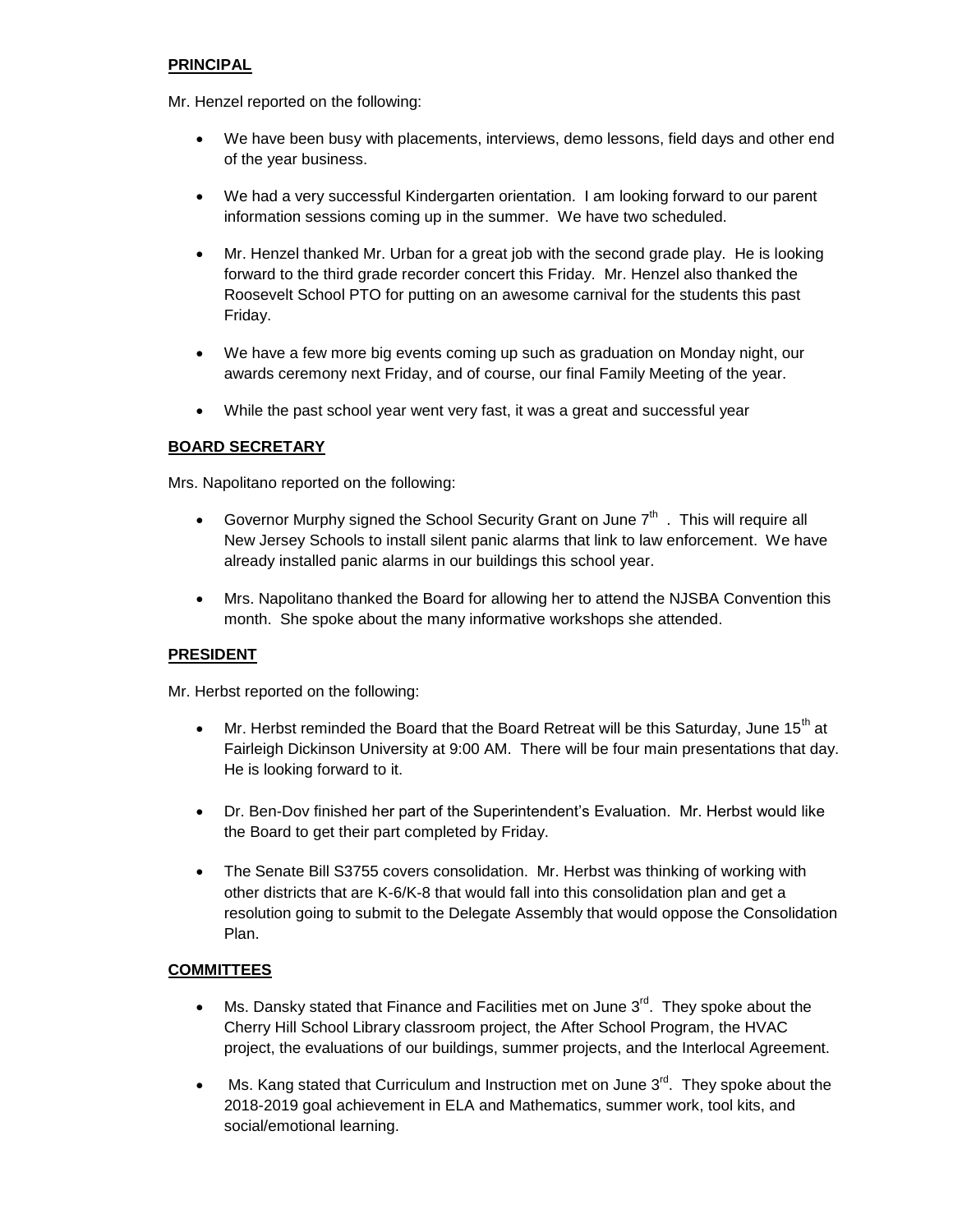• Mr. Sim stated that Personnel and Management met on June  $3^{\text{rd}}$ . They spoke about summer school steps, the revised job description for the Assistant Principal position and the Assistant Principal transition.

## **MOTIONS TO BE ACTED UPON**

## **A. ADMINISTRATION/POLICY**

- **1**. That the Board of Education approve the Minutes and Confidential Minutes of May 22, 2019. (Addendum)
- **2**. That the Board of Education approve the Minutes and Confidential Minutes of May 29, 2019. (Addendum)
- **3**. That the Board of Education approve the Minutes of June 3, 2019. (Addendum)
- **4**. That the Board of Education approve the completion of the following emergency drills:

| <b>School</b>             | <b>Dates</b>                                             |
|---------------------------|----------------------------------------------------------|
| <b>Cherry Hill School</b> | May 9, 2019 Fire Drill<br>May 21, 2019 Shelter In Place  |
| Roosevelt School          | May 29, 2019 Evacuation Drill<br>May 31, 2019 Fire Drill |

**5**. That the Board of Education approve the following bus evacuation drills:

| Class                                                                 | <b>Date</b> | <b>Time</b> |
|-----------------------------------------------------------------------|-------------|-------------|
| Pre-k 3                                                               | 6/4/19      | $9:15$ AM   |
| Building Bridges Pre-k 4/ Pre-k 4                                     | 6/4/19      | 2:15 PM     |
| Building Connections and Building Bridges (Primary and<br>Elem Class) | 6/4/19      | $3:00$ PM   |

- **6**. That the Board of Education approve the Comprehensive Equity Plan for School Years 2019-2020 through 2021-2022.
- **7**. That the Board of Education affirm the HIB report previously reported at the May 22, 2019 Board Meeting.

Motion by Ms. Dansky Seconded by Mr. Sim

Ayes: Ms. Dansky, Ms. Kang, Mr. Sim, Mr. Herbst Nays: None

### **B. CURRICULUM/EDUCATION** - None

**C. BUILDINGS & GROUNDS** - None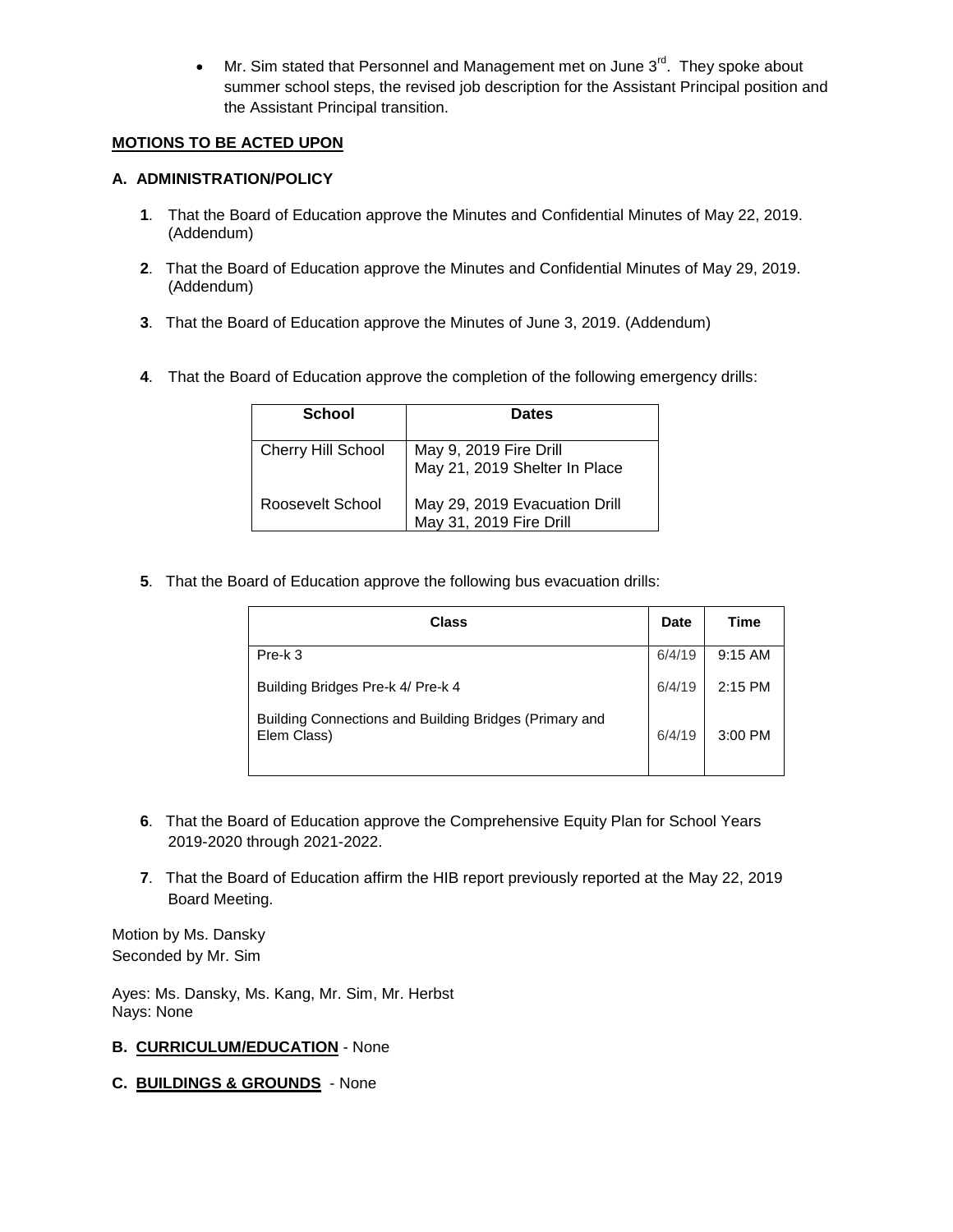### **D. FINANCE/GRANTS/GIFTS**

- **1**. That the Board of Education authorize the contract with Educational Data Services for services in connection with the cooperative bidding for supplies and other categories as mutually agreed upon for the 2019-2020 school year at a fee of \$3,140.00 (Addendum).
- **2**. **WHEREAS** the River Edge Board of Education has requested and received a detailed proposal for the replacement of computers; and

**WHEREAS** the River Edge Board of Education has selected to enter into a lease/purchase agreement for ninety seven (97) new Apple computers including AppleCare and adaptors, etc from Apple Inc under NJ State Contract MRESC 18-19-67;

**RESOLVED** that the River Edge Board of Education approve the lease agreement with Apple Inc.

Lease terms: \$114,299.24 total for 4 years @ \$28,574.81 per year

- **3**. That the Board of Education approve the proposed school tax payment schedule for the 2019-2020 school year as per the attached. (Addendum)
- **4**. That the Board of Education accept the donation of \$950.00 from the Roosevelt PTO for the purpose of Tile Installation of artwork.

Motion by Mr. Sim Seconded by Ms. Kang

Ayes: Ms. Dansky, Ms. Kang, Mr. Sim, Mr. Herbst Nays: None

**5**. That the Board of Education approve a donation from the River Edge Board of Education to be used towards the purchase of children books for the Roosevelt School Library in honor of former Board Member James Leon's Retirement in the amount of \$150.00.

Motion by Ms. Kang Seconded by Ms. Dansky

Ayes: Ms. Dansky, Ms. Kang, Mr. Sim, Mr. Herbst Nays: None

## **E. PERSONNEL**

- **1**. That the Board of Education, with the recommendation of the Superintendent, approve Mona Naik, Teacher, starting September 1, 2019 through June 30, 2020, BA, Step 5.
- **2**. That the Board of Education, with the recommendation of the Superintendent approve Erik Anderson, Physical Education Teacher, starting September 1, 2019 through June 30, 2020, BA, Step 1.
- **3**. That the Board of Education, with the recommendation of the Superintendent approve Jessica Jablin, Leave Replacement Teacher, starting September 1, 2019 through June 30, 2020, BA, Step 2.
- **4**. That the Board of Education, with the recommendation of the Superintendent, approve Nancy Hafers, from part-time (0.5) Gifted and Talented Teacher to part-time (0.8) Gifted and Talented Teacher, BA, step 8, for the 2019-2020 school year.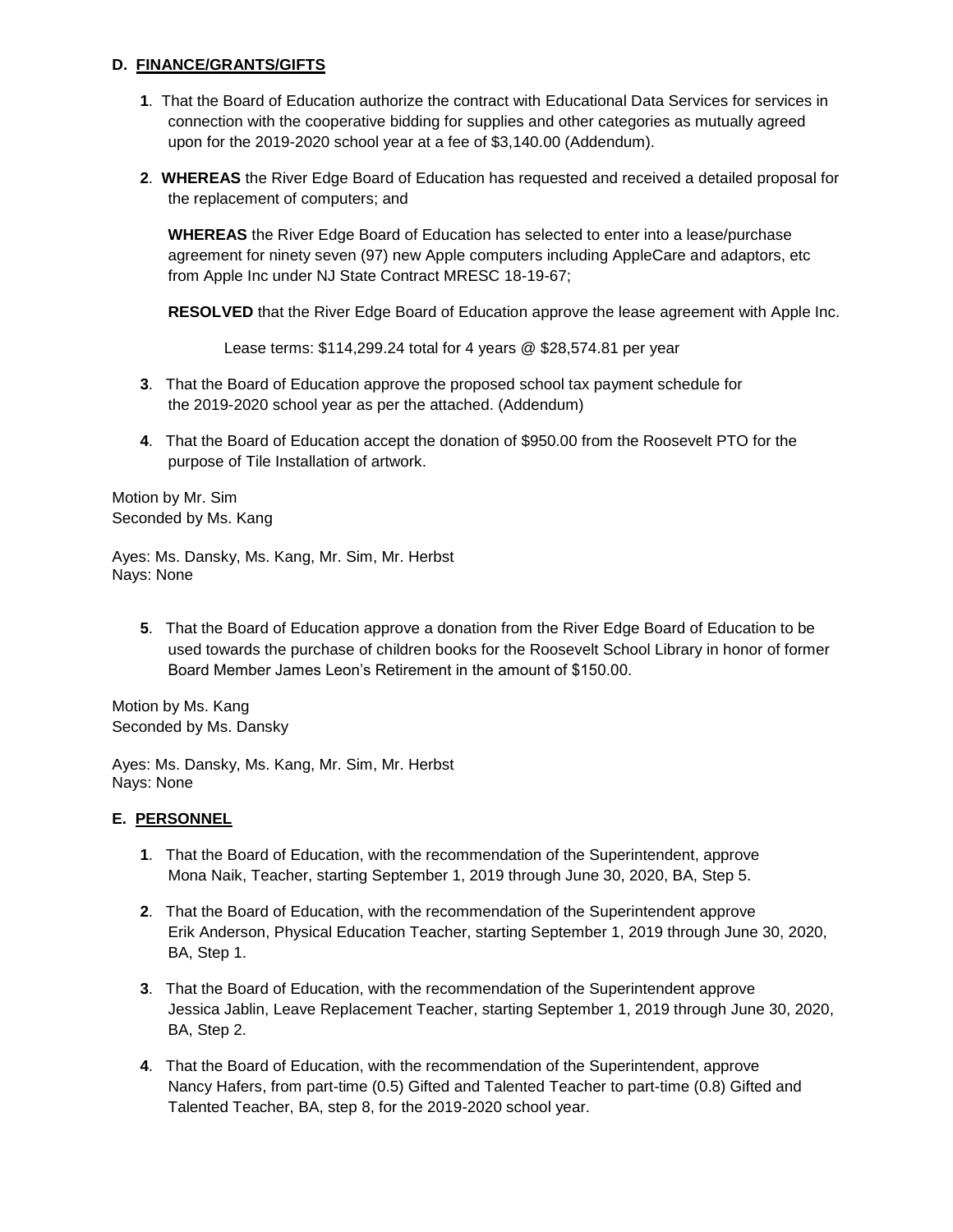- **5**. That the Board of Education, with the recommendation of the Superintendent, approve Melissa Clipper, from part-time (0.8) Academic Support Teacher to full time (1.0) Academic Support Teacher, BA+15, step 18, for the 2019-2020 school year.
- **6**. That the Board of Education, with the recommendation of the Superintendent, approve Maribel Urena-Torres, from part-time (0.5) Academic Support Teacher to full time (1.0) Academic Support Teacher, BA+15, step 5, for the 2019-2020 school year. .5 of salary will be funded by Title 1.
- **7**. That the Board of Education, with the recommendation of the Superintendent approve Stephanie Repetti, LDTC, starting September 1, 2019 through June 30, 2020, MA+30, Step 6.
- **8**. That the Board of Education, with the recommendation of the Superintendent, approve the employment of Tenured Staff in the REEA for the 2019-2020 school year as per the list on file in the District Office.
- **9**. That the Board of Education, with the recommendation of the Superintendent, approve the employment of Non-tenured Staff in the REEA for the 2019-2020 school year as per the list on file in the District Office.
- **10**. That the Board of Education, with the recommendation of the Superintendent, approve the employment of Tenured Administrators for the 2019-2020 school year.

| Denise Heitman | Principal                             |
|----------------|---------------------------------------|
| Rosemary Kuruc | <b>Supervisor of Special Services</b> |

**11**. That the Board of Education, with the recommendation of the Superintendent, approve the employment of the following Non-tenured Administrator for the 2019-2020 school year.

Michael Henzel Principal

**12**. That the Board of Education, with the recommendation of the Superintendent, approve the employment of a Non-tenured Supervisors for the 2019-2020 school year.

> Christine Moran AnneMarie Spiegel Nevin Werner

**13**. That the Board of Education, with the recommendation of the Superintendent, approve the employment of the following instructional aides for the Summer Enrichment Program, from June 24, 2019 to July 19, 2019, 4 hours per day at their contractual rate.

| Name            | <b>Hours</b>           |
|-----------------|------------------------|
| Ozen Akedmir    | $8:30$ AM $-$ 12:30 PM |
| Kim Chamberlain | $8:30$ AM $-$ 12:30 PM |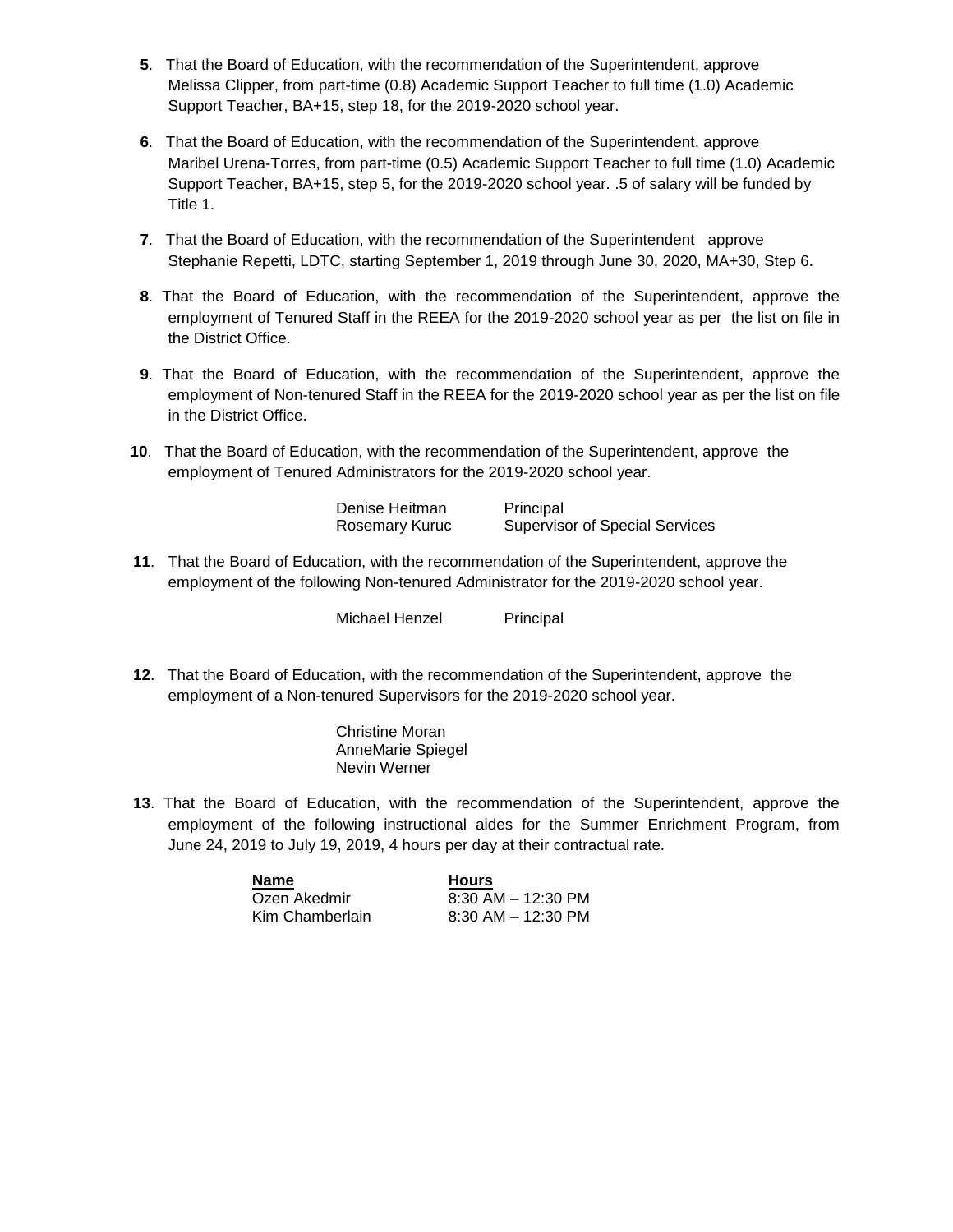**14**. That the Board of Education, with the recommendation of the Superintendent, approve the employment of the following Staff for the Summer Enrichment Program, from June 24, 2019 to July 19, 2019.

| Christy Ann Armen<br>John Corcoran | Gabrielle Dalmar<br>Mark Strasser |
|------------------------------------|-----------------------------------|
| Nicole Colon                       | Kayla Moran                       |
| <b>Heather Rothschild</b>          | Lauren Proda                      |
| Kara Cuadra                        | Greg Kupchak                      |
| <b>Kelly Dent</b>                  | Christine O' Keefe                |
| Michelle Parisi                    | <b>Alice Buttery</b>              |
| Jon Morrisette                     | Alexandra McNeil                  |
| Michelle Attardi                   | June Karpowich                    |
| Ryan Schmid                        | Kara Fenarjian                    |
| Diana Richards                     | Sabrina Johnston                  |
| Maria Garcia                       | Tara Vernieri                     |

**15**. That the Board of Education, with the recommendation of the Superintendent, approve the employment of the following Staff for the Academic Support in the Summer Program, from June 24, 2019 to July 19, 2019.

> Nicole Colon Heather Rothschild Abby Burns-Paterson MaryAnn Crudello Kismet Bohajian Kate Stehn

**16**. That the Board of Education, with the recommendation of the Superintendent, approve the employment of the following instructional aides for the Extended School Year Preschool Program, from July 1, 2019 to July 31, 2019, 4 hours per day at their hourly contractual rate.

| Name               | <b>Hours</b>           |
|--------------------|------------------------|
| Donna Meyer        | $8:30$ AM $-$ 12:30 PM |
| Patricia Rodriguez | $8:30$ AM $-$ 12:30 PM |

**17**. That the Board of Education, with the recommendation of the Superintendent, approve the employment of the following teachers at their contractual hourly rate, for the Extended School Year Program, from June 24, 2019 to July 19, 2019.

| <b>Name</b>         | <b>Hours</b>                                          |
|---------------------|-------------------------------------------------------|
| Jessica Barbo       | 8:30AM - 12:30PM (4 hrs/day – 5 days a week)          |
| Noy Sapir           | $8:30AM - 12:30PM$ (4 hrs/day, 5 days per week)       |
| Abby Burns-Paterson | $10:30AM - 12:30PM$ (2 hrs/day, 5 days per week)      |
| Kelly McCabe        | $10:30AM - 11:30AM$ (1 hr/day, 5 days per week)       |
| Laura Linder        | $8:30AM - 12:30PM$ (4 hrs/day, up to 3 days per week) |
|                     | (The program runs June 24, 2019 - July 19, 2019)      |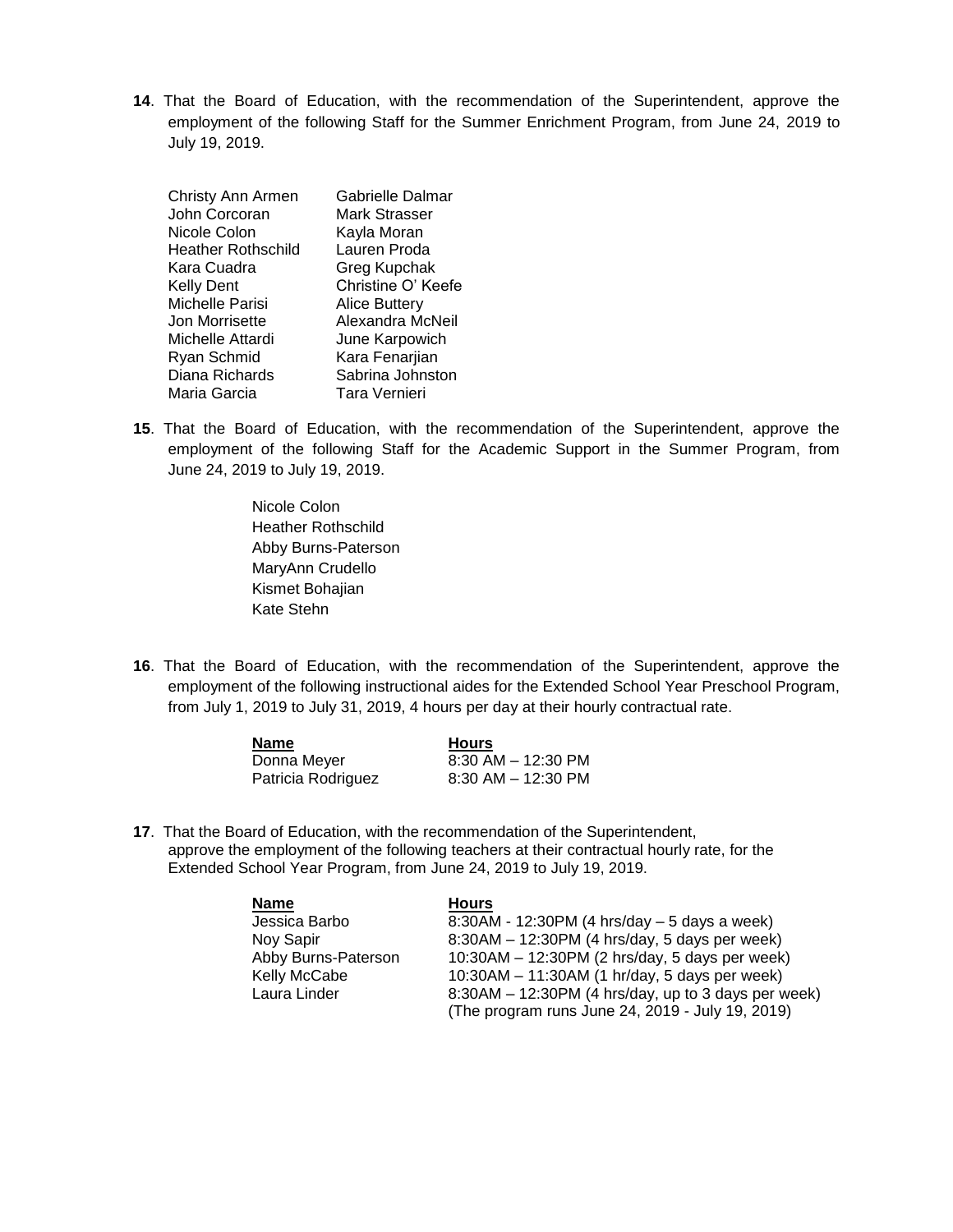**18**. That the Board of Education, with the recommendation of the Superintendent, approve the employment of ABA Aides for the Building Bridges Extended School Year Program, from July 1, 2019 to July 31, 2019, 8:00 AM to 1:00 PM.

> Bastable, Mary **Light Lloyd, Sheryl**<br>Belits, Helen **Luca, Steven** Benitez, Francisco **Manning, Wendy Blackwell, Alexandria** Blackwell, Alexandria Bommarito, Tracy Nyhan, Catherine Campos, Michele Lekkas, Thelexiopi<br>
> Capozzi, Rhonda Cheshinsky, Sandra Cetro, Justin **Rivera**, Joanne Connors, Deborah Seifert, Paige Delucia, Amanda Spinetti, Lisa Drill, Aleida<br>
> Espinosa, Gregorio<br>
> Tricarico, Theresa Espinosa, Gregorio Falla, Debbie Valentine, Tammy Falzone, Lizette Wallace, Deanna Gonzalez, Jane Watson, Christine Grosso, Adam Woods, Jamie Lawler, Kathleen Yphantides, Laura

Luca, Steven Ofshinsky, Sandra Ferrigno, Nicolette Wallschleger, Chelsea

- **19**. That the Board of Education, with the recommendation of the Superintendent, approve Laura Moynihan, bus driver, for the Building Bridges Extended School Year Program, at a maximum of 23 hours per week, from July 1, 2019 to July 31, 2019.
- **20**. That the Board of Education approve the following staff members for Summer Curriculum work at a rate of \$50.00 per hour.

| <b>CURRICULUM</b>         | <b>HRS</b> |
|---------------------------|------------|
| <b>Heather Rothschild</b> | 3          |
| Michelle Parisi           | 3          |
| Emma Halik                | 6          |
| Lauren Proda              | 6          |
| Nichol DelRosso           | 6          |
| Jessica Mahtaban          | 6          |
| Jessica Barbo             | 12         |
| Caroline Church           | 6          |
| Darci Humphries           | 6          |
| Kaitlyn DeVasto           | 12         |
| Gianna Hrnciar            | 12         |
| Melissa Gant              | 9          |
| Nicole Campbell           | 9          |
| Kelly Wendrychowicz       | 9          |
| Leah Taylor               | 9          |
| Susan Demitriou           | 6          |
| <b>Alice Buttery</b>      | 6          |
| Nicole Colon              | 6          |
| Katie O' Reilly           | 6          |
| Kismet Bohajian           | 6          |
| Abby Burns-Paterson       | 6          |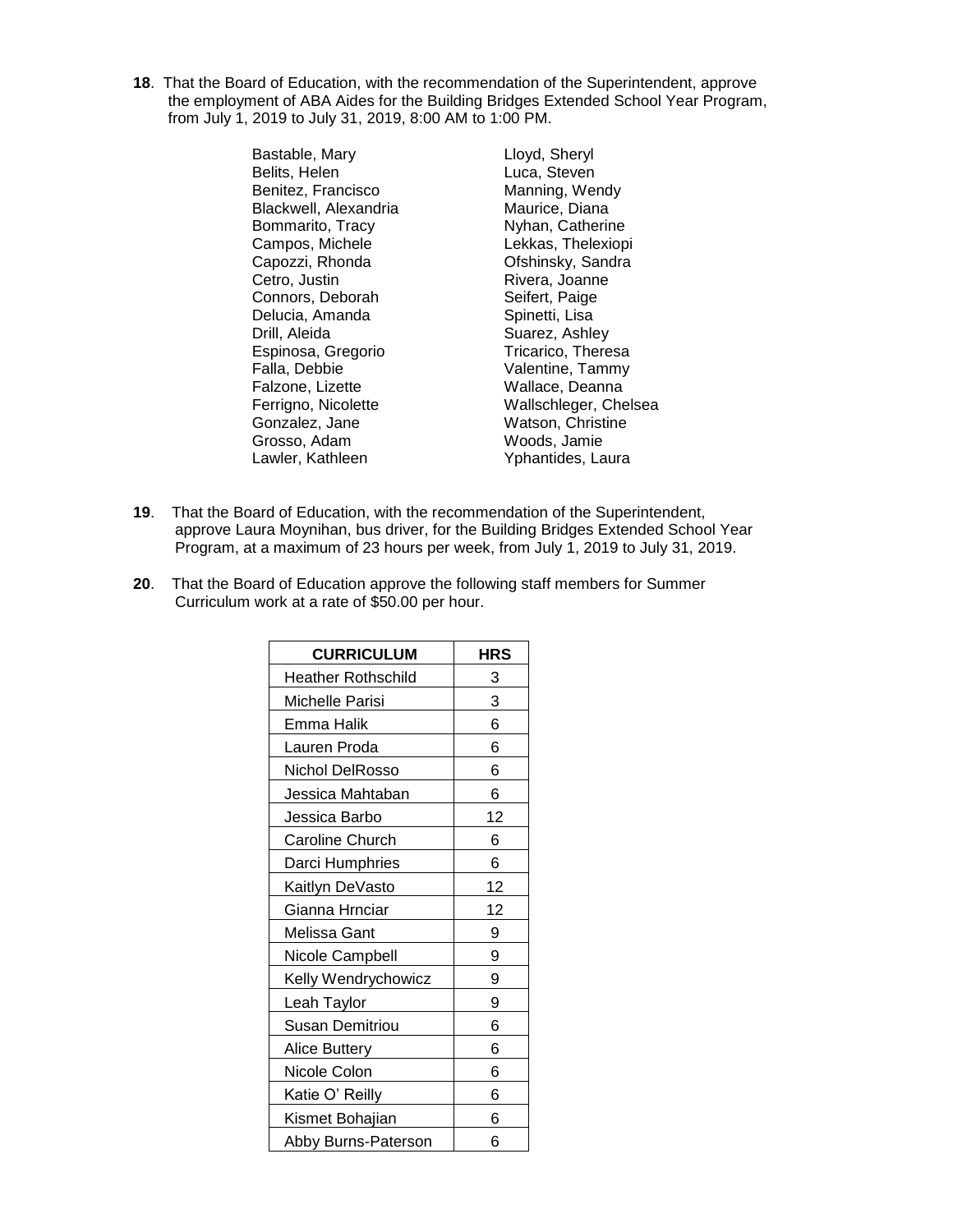**21**. That the Board of Education authorize the Superintendent to hire the following summer custodial helpers to commence on July 1, 2019 through August 9, 2019 for a maximum of 40 hours per week, pending final paperwork and Criminal History Review.

| \$10.00/hr. | Olivia Kim           |
|-------------|----------------------|
| \$10.00/hr. | Trevor McConville    |
| \$10.00/hr. | Christopher Perlowin |
| \$10.00/hr. | Jared Wagreich       |
| \$10.00/hr. | Julia Wechsler       |
|             |                      |

- **22**. That the Board of Education approve the revised Job Description for the Assistant School Principal. (Addendum)
- **23**. That the Board of Education, with the recommendation of the Superintendent approve a Maternity/Disability leave of absence for Tara Malkowski to commence on or about October 30, 2019 through December 20, 2019, followed by a Federal/State Family leave of absence to commence on or about January 2, 2020 through March 25, 2020.

Motion by Ms. Kang Seconded by Mr. Sim

Ayes: Ms. Dansky, Ms. Kang, Mr. Sim, Mr. Herbst Nays: None

### **F. RIVER EDGE SPECIAL EDUCATION**

**1**. That the Board of Education, with the recommendation of the Superintendent, approve the employment of the following therapists for the Extended School Year Program from July 1, 2019 to July 31, 2019, not to exceed 35 hours.

| Melissa Murphy            | Occupational Therapist (up to 4 days per week) |
|---------------------------|------------------------------------------------|
| (Region V)                | 8:30 AM - 12:30 PM, at their contractual rate  |
| Nicole Hill (J&J Therapy) | Physical Therapist (up to 2 days per week)     |

(Region V) 8:30 AM - 12:30 PM, at their contractual rate<br>(Region V) 8:30 AM - 12:30 PM, at their contractual rate

**2**. That the Board of Education approve Care Plus NJ, as a service provider effective July 1, 2019 through June 30, 2020, up to a maximum of \$50,000.

Motion by Ms. Dansky Seconded by Mr. Sim

Ayes: Ms. Dansky, Ms. Kang, Mr. Sim, Mr. Herbst Nays: None

### **G. REGION V ADMINISTRATION & TRANSPORTATION**

**1**. WHEREAS, the River Edge Board of Education (the "Board") is the lead education agency ("LEA") for the Bergen County Region V Council for Special Education ("Region V"); and

WHEREAS, Region V provides shared services for its member districts such as evaluations, direct services, and consultation; and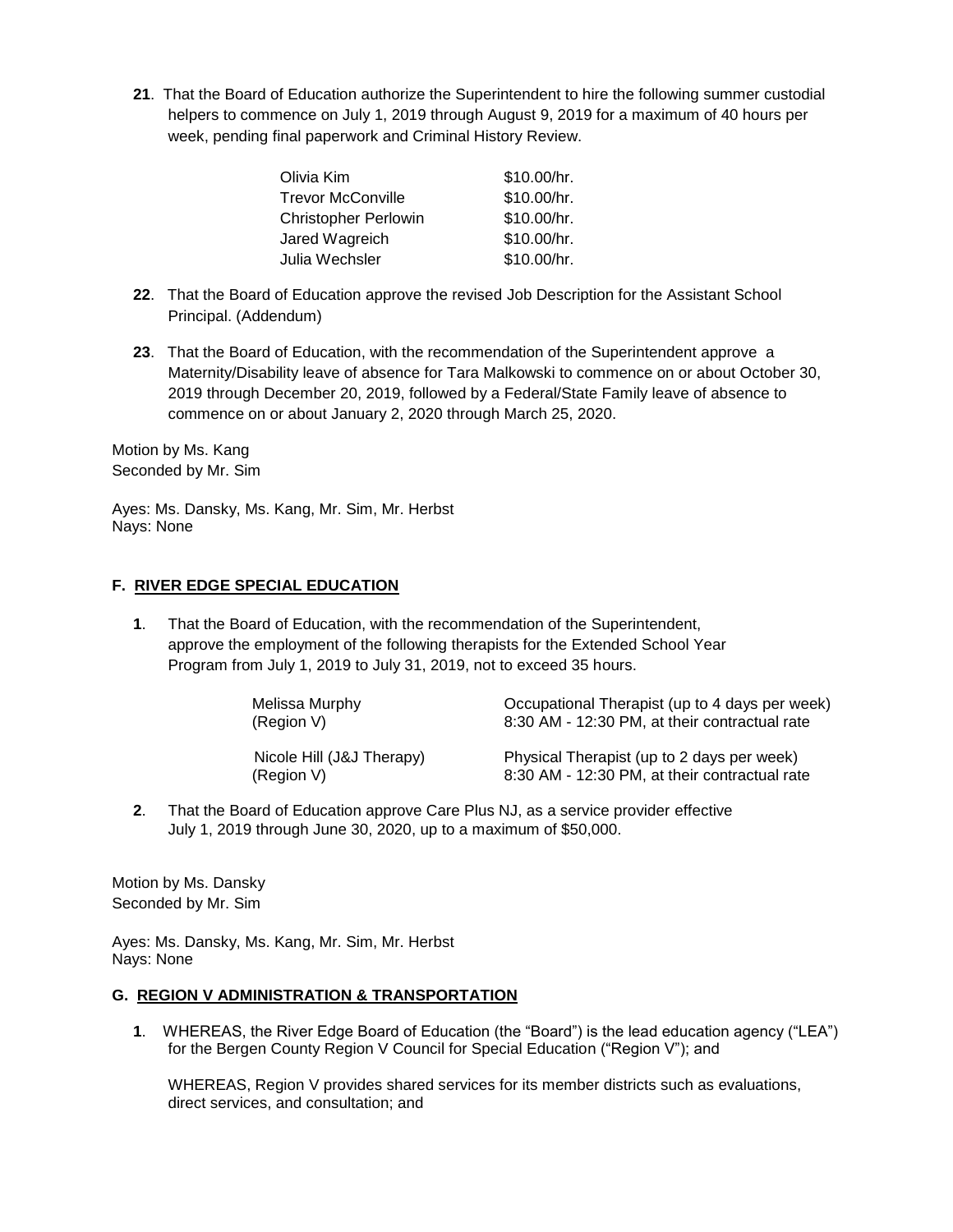WHEREAS, as the LEA, the Board must approve the consultant agreements of the providers that Region V utilizes to deliver shared services to its member districts.

NOW THEREFORE, BE IT RESOLVED, that the Board, upon recommendation of the Superintendent, re-approves the consultant agreements of the following Region V Shared Services Consultants, Psychologists, Learning Disabilities Teacher Consultants, Social Workers, Speech Language Specialists, Occupational and Physical Therapists, and Translators to provide evaluations, direct services, and consultation, to non-public and public schools for member districts upon request for the 2019-2020 school year:

J & E Learning Learning Disabilities Teacher Consultant Evaluator Judith Johnson LLC Learning Disabilities Teacher Consultant Evaluator Superior Testing and Learning Disabilities Teacher Consultant Evaluator Educational Planning Michele McMahon Learning Disabilities Teacher Consultant Consultant Educational Consultant Frances Ebel Inc Learning Disabilities Teacher Consultant Consultant Ellen H. Mulhberg Learning Disabilities Teacher Consultant Consultant Learning Consultant, LLC Robin Oliff **Learning Disabilities Teacher Consultant Evaluator** Consultant Evaluator Jane A. Petrozzino Learning Disabilities Teacher Consultant Evaluator Rocco Recchione Learning Disabilities Teacher Consultant Evaluator Debbie Rogoff Learning Disabilities Teacher Consultant Evaluator Aida L. Rosado Bilingual Learning Disabilities Teacher Consultant Evaluator Idelle M. Schwinder LLC Learning Disabilities Teacher Consultant Evaluator Blue Ribbon Learning Disabilities Teacher Consultant Evaluator Assessment LLC SRP Optimal Learning **Learning Disabilities Teacher Consultant Consultant** EZ Therapy & Cocupational Therapy Direct Services Handwriting LLC Hand in Hand **Direct Services Occupational Therapy Direct Services** Pediatric OT Vivian Genn Occupational Therapy Consultant Jessica Landa Occupational Therapy Direct Services OT Services LLC Jessica Lazarus Inc. **COCCOL** Occupational Therapy **Direct Services** Melissa Murphy LLC **COCCOL** Occupational Therapy **Direct Services** Morin OT Inc. **Direct Services** Occupational Therapy **Direct Services** Solace OT LLC **COCCUPATION** Occupational Therapy **Direct Services** Tamar Shtrambrand Occupational Therapy Evaluator Thames OT Center LLC Occupational Therapy Direct Services Work n Play Inc **COCCUPATION** Occupational Therapy **Direct Services** Ask G Therapy Speech and Language Specialist Direct Services Bergen Speech and Audiologist Consultant Hearing Inc. DM Speech Inc. Speech and Language Specialist Direct Services<br>
Laura Dispoto Speech and Language Specialist Evaluator Speech and Language Specialist Evaluator Ingrid Gsellmeier Speech and Language Specialist Evaluator Haber Associates Speech and Language Specialist Consultant Stacy Horowitz LLC Speech and Language Specialist Direct Services Sara Engel SLP – PC Speech and Language Specialist Direct Services Speech Is My Jam LLC Speech and Language Specialist Direct Services Woodland Speech Speech and Language Specialist Direct Services Therapy LLC Hegarty PT **Physical Therapy Physical Therapy Direct Services** LDS Therapy Inc **Physical Therapy Communist Construct** Direct Services VP Performance Corp Physical Therapy Direct Services J & J Therapy LLC **Physical Therapy Communist Construct** Direct Services Colette Robinson **Physical Therapy Direct Services** Physical Therapy LLC Christine Alberse Social Worker Evaluator